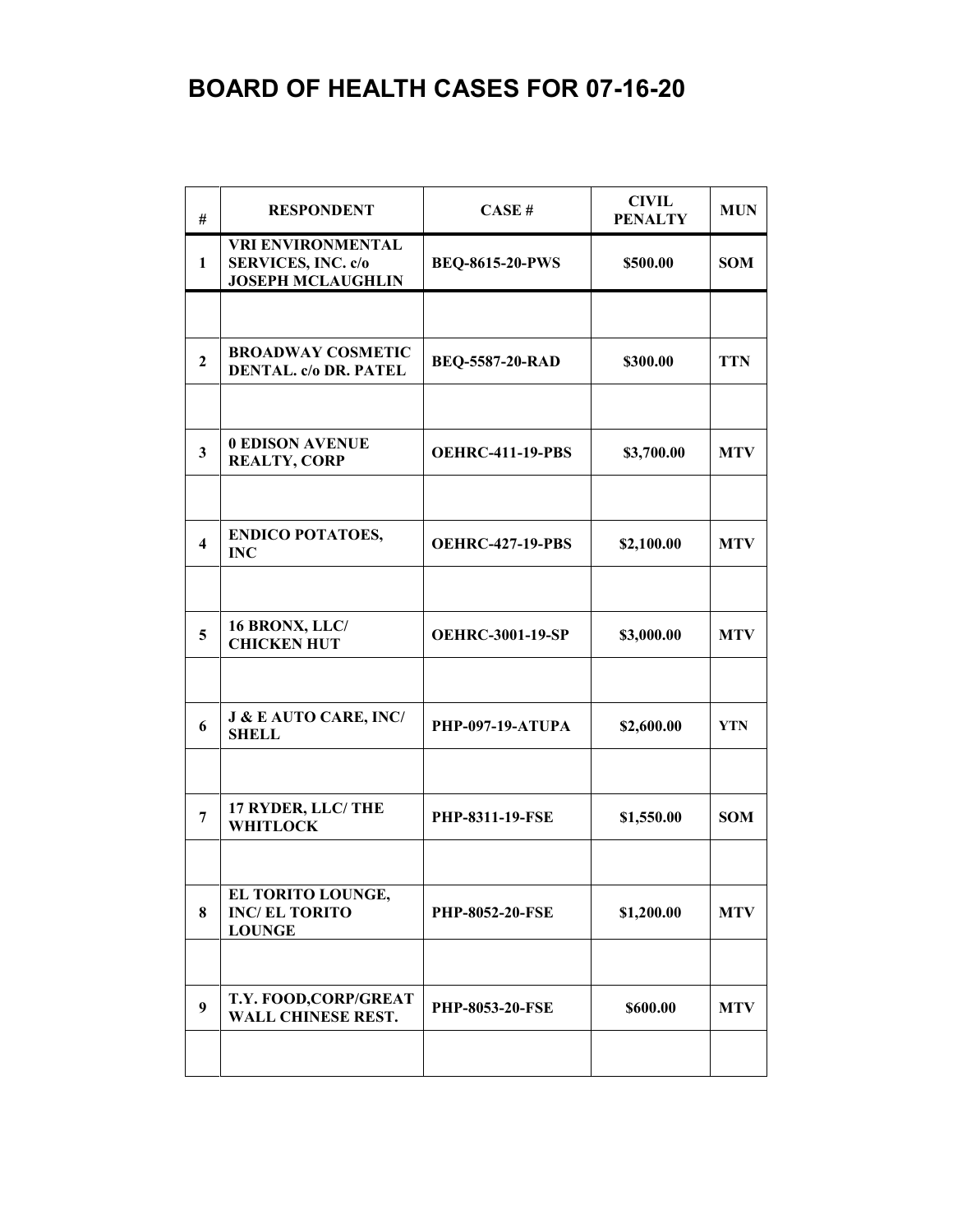## **BOARD OF HEALTH CASES FOR 07-16-20**

| #  | <b>RESPONDENT</b>                                                                              | CASE#                  | <b>CIVIL</b><br><b>PENALTY</b> | <b>MUN</b> |
|----|------------------------------------------------------------------------------------------------|------------------------|--------------------------------|------------|
| 10 | 16 BRONX, LLC/<br><b>CHICKEN HUT</b>                                                           | PHP-8067-20-FSE        | \$1,600.00                     | <b>MTV</b> |
|    |                                                                                                |                        |                                |            |
| 11 | <b>MELANIE II, CORP/</b><br><b>MELANIE II</b>                                                  | <b>PHP-8315-20-FSE</b> | \$900.00                       | <b>PEE</b> |
|    |                                                                                                |                        |                                |            |
| 12 | <b>FORTINA RYE RIDGE,</b><br><b>LLC/FORTINA-RYE</b><br><b>BROOK</b>                            | <b>PHP-8318-20-FSE</b> | \$300.00                       | <b>RBK</b> |
|    |                                                                                                |                        |                                |            |
| 13 | HOG ISLAND, LLC/<br><b>RUBY'S OYSTER BAR &amp;</b><br><b>BISTRO</b>                            | PHP-8382-20-FSE        | \$1,100.00                     | <b>RYE</b> |
|    |                                                                                                |                        |                                |            |
| 14 | F & J STEAKS RYE, LLC/<br><b>FRANKIE &amp; JOHNNIE'S</b><br><b>STEAKHOUSE</b>                  | <b>PHP-8383-20-FSE</b> | \$800.00                       | <b>RYE</b> |
|    |                                                                                                |                        |                                |            |
| 15 | <b>FITNESS</b><br><b>INTERNATIONAL, LLC/</b><br><b>L.A. FITNESS-MAIN</b><br><b>POOL</b>        | PHP-8032-19-SPI        | \$3,400.00                     | <b>POC</b> |
|    |                                                                                                |                        |                                |            |
| 16 | <b>FITNESS</b><br><b>INTERNATIONAL, LLC/</b><br><b>L.A. FITNESS-SPA POOL</b>                   | PHP-8034-19-SPI        | \$2,400.00                     | <b>POC</b> |
|    |                                                                                                |                        |                                |            |
| 17 | KINETIC SPORTS CLUB,<br><b>LLC/KINETIC SPORTS</b><br><b>CLUB SPA POOL</b>                      | <b>PHP-8035-19-SPI</b> | \$1,300.00                     | <b>PEL</b> |
|    |                                                                                                |                        |                                |            |
| 18 | <b>LIXI HOSPITALITY</b><br>TARRYTOWN, LLC/<br><b>SPRINGHILL SUITES</b><br><b>MARRIOTT POOL</b> | PHP-8037-19-SPI        | \$1,700.00                     | <b>TTN</b> |
|    |                                                                                                |                        |                                |            |